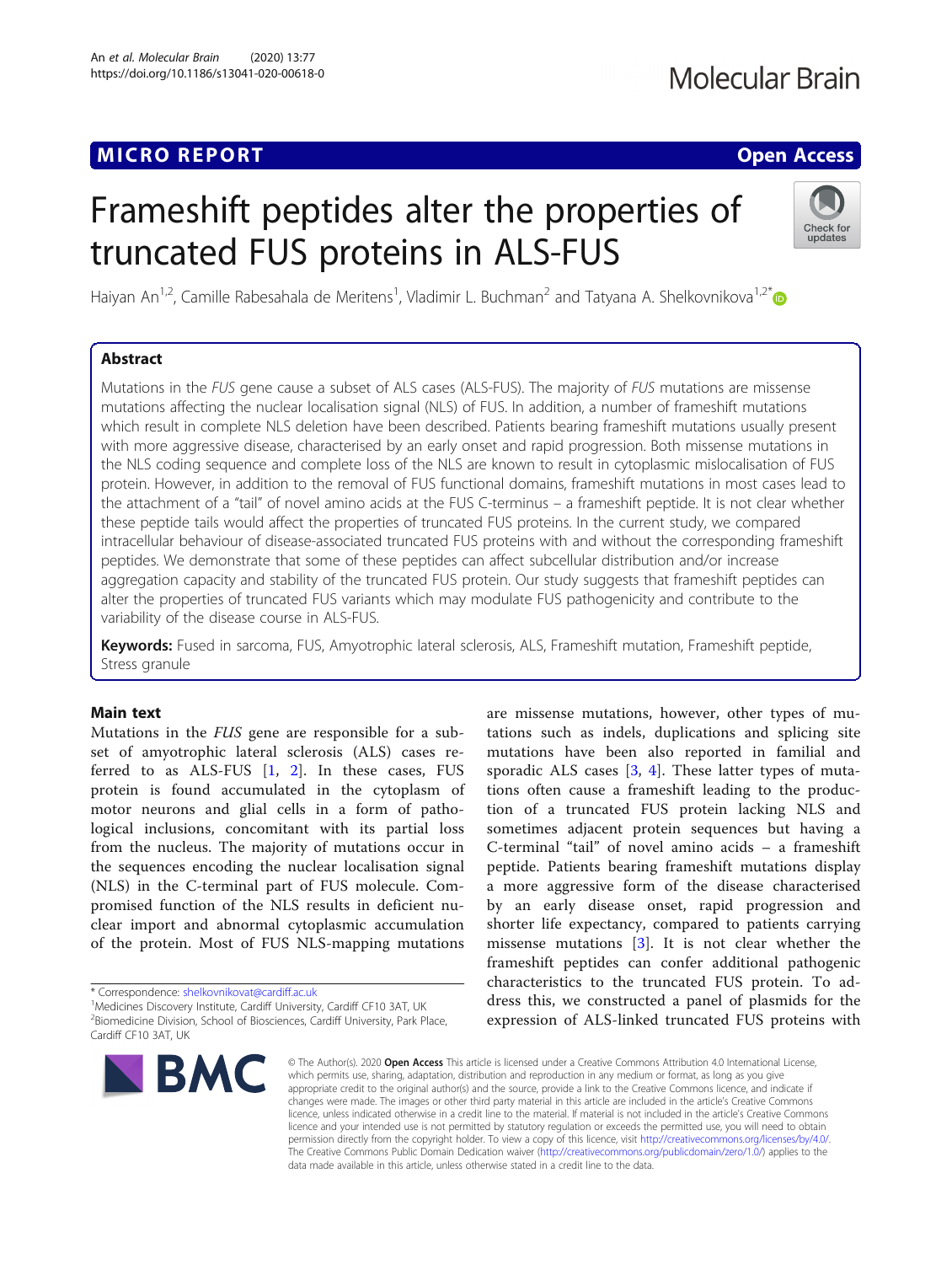or without respective frameshift peptide tails, and analysed their cellular distribution, levels and stability in human neuroblastoma cells.

Firstly, we systematically reviewed the existing literature to collect information of reported truncation mutations in the FUS gene. Altogether, we have found reports of 13 different frameshift mutations, with the majority being deletions (Additional file [1:](#page-3-0) Table S1) [[5](#page-3-0)– [12\]](#page-3-0). Notably, out of 16 cases with reported disease onset, all patients, except one, were diagnosed before reaching the age of 50 and usually in their 20's. Mutant protein products in all these cases are predicted to have a Cterminal truncation and a frameshift peptide, with the peptide lengths varying between 7 and 55 amino acids. Certain amino sequences appear in more than one frameshift peptide tail (Additional file [1:](#page-3-0) Table S1), and four of these common sequences were selected for analysis (Fig. [1](#page-2-0)a). Constructs to express truncated FUS proteins with or without the corresponding tail, as Nterminal GFP or Flag tag fusions, were generated (for detailed methods, see Additional file [1\)](#page-3-0). Frameshift peptides were attached to the corresponding truncated FUS variants yielding a panel of eight constructs which could be compared in a pairwise fashion: FUS(1–465), FUS(1– 465)tail; FUS(1–491), FUS(1–491)tail; FUS(1–503), FUS(1–503)tail; FUS(1–514), FUS(1–514)tail (Fig. [1a](#page-2-0)). Three of these variants with frameshift tails were native isoforms predicted to occur in patients, namely, FUS(1– 514)tail, FUS $(1-503)$ tail and FUS $(1-465)$ tail. In addition, we generated a construct to express a protein representative of a cluster of six truncation mutations affecting the distal (C-terminal) portion of the RGG3 domain (mutations truncating FUS from aa. 473 to aa. 496) and all sharing the common sequence "GVVGTEVALALAR-WIPGVSTDRIAGRGRIN" in their tails (Fig. [1a](#page-2-0)). The resultant engineered protein, FUS(1–491)tail, had an "intermediate"-length truncation and had the above common tail attached to it. Therefore, the use of these four types of mutants allowed us to cover four types of truncations in FUS protein: loss of the distal portion of the NLS  $(1-514)$ ; almost the entire NLS  $(1-503)$ ; the NLS/distal portion of RGG3 domain (1–491); and the NLS/almost the entire RGG3 domain (1–465), with three mutants being native ones. For analysis of protein distribution and aggregation in human SH-SY5Y cells, we used Flag-tagged versions which are expressed at lower, close to physiological levels, as compared to highly accumulated GFP-tagged ones [[13\]](#page-3-0).

Analysis of FUS protein distribution showed that all proteins were present in the cytoplasm, as compared to FUS WT which is exclusively nuclear, in agreement with the NLS loss/impairment and hence nuclear import defect (Fig. [1b](#page-2-0)). RGG3 box important for RNA binding is affected by longer FUS truncations, which may impact

on the FUS properties requiring RNA binding, e.g. its incorporation into RNA granules. Mutant FUS is able to spontaneously form small RNA granules and their clusters in the cytoplasm [[13\]](#page-3-0). Quantification of cells with such spontaneous small granules and their clusters (large aggregates) showed that FUS(1–465) mutant lacking almost the entire RGG3 had the lowest  $(26 \pm 9\%)$  while FUS(1–514) mutant with only the NLS affected had the highest  $(43 \pm 5\%)$  proportion of cells with cytoplasmic granules (Fig. [1c](#page-2-0)). Further, using sodium arsenite treatment to induce physiological RNA granules stress granules (SGs), we found that  $FUS(1-514)$  and  $FUS(1-503)$ variants demonstrated near-complete sequestration into SGs without diffuse protein remaining in the cytoplasm, whereas  $FUS(1-491)$  and  $FUS(1-465)$  variants presented with a significant amount of diffuse cytoplasmic FUS (Additional file [1](#page-3-0): Figure S1). Therefore, the affinity of FUS to RNA granules is negatively affected by larger truncations which disrupt RGG3 domain.

Pairwise comparison of variants with and without frameshift peptide tail showed that the presence of any of the tails did not significantly alter the recruitment of truncated FUS into SGs. However, it revealed that some tails affect spontaneous cytoplasmic granule assembly and subcellular localisation of truncated FUS. Firstly, we detected augmented cytoplasmic granule formation in the presence of tails for two truncated proteins, FUS(1– 514) and FUS $(1–503)$  (Fig. [1b](#page-2-0), c). Further, we found that attachment of the respective tail increased nuclear retention of FUS(1–503) variant whereas other frameshift peptides did not visibly affect subcellular FUS distribution (Fig. [1](#page-2-0)d). We next examined the stability of FUS proteins with and without peptide tail using cycloheximide (CHX) pulse chase. FUS proteins with and without tails were expressed at a similar basal level, and CHX treatment of neuroblastoma cells for 36 h led to reduced FUS protein levels (Fig. [1e](#page-2-0)). However, three out of four frameshift tails (all native ones) significantly increased the stability of FUS protein (Fig. [1e](#page-2-0)). In contrast, tagging GFP with any of the peptide tails studied did not increase its stability (Additional file [1:](#page-3-0) Figure S2) which indicates that the effect of the tail on the protein stability is realised in the context of FUS protein but not any generic protein.

Several conclusions can be made from the obtained experimental data. Firstly, we show that ALS-linked FUS truncations affecting RGG3 domain reduce RNA granule affinity of the protein and this effect is independent of the presence or absence of a frameshift peptide. Thus larger truncations are likely to lead to the loss of FUS function in RNA granule-regulated cellular processes. Secondly, we found that for truncations affecting the NLS but not RGG3 domain, some frameshift peptide tails can confer increased propensity to form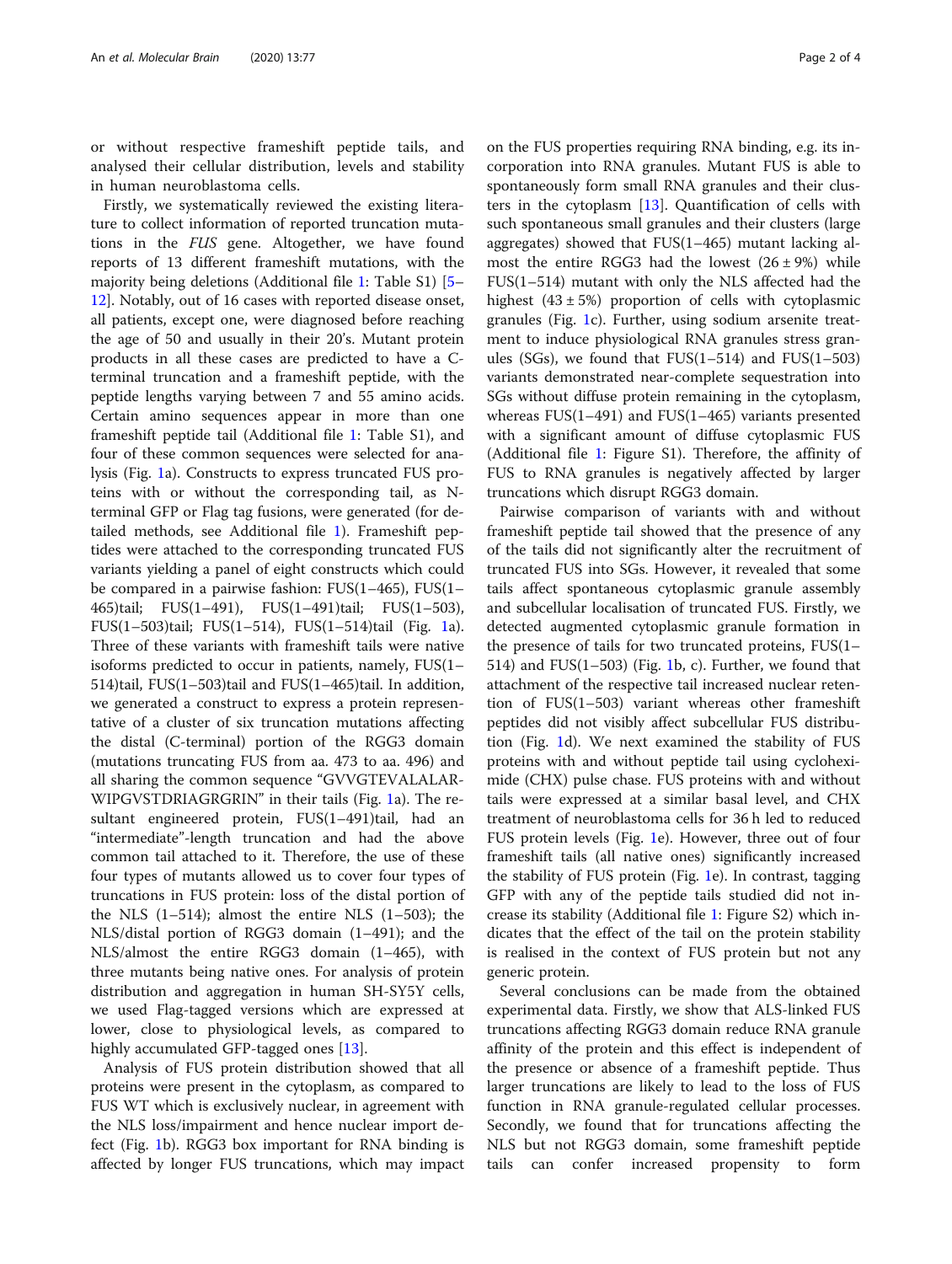<span id="page-2-0"></span>

Fig. 1 The effect of frameshift peptides on the properties of truncated FUS variants associated with ALS. a Diagrams showing FUS variants used in the study. Protein sequences of frameshift peptides attached to the respective FUS variant are also shown. Two types of tags were used, Flag and GFP. **b** Subcellular localisation of FUS variants with and without respective frameshift peptide tails when expressed as Flag fusions in SH-SY5Y cells. Cells were analysed 24 h post-transfection. Representative images are shown. Insets show fine granular aggregates ("small granules") in the cytoplasm of cells expressing FUS(1–503)tail and FUS(1–514)tail variants. Scale bar, 10 μm. c Quantification of cytoplasmic aggregation of FUS variants with and without tail expressed as Flag fusions. Cells were analysed 24 h post-transfection. Between 166 and 201 cells were analysed per variant. \* and  $*$  -  $p$  < 0.05,  $**$   $p$  < 0.01, FUS(1–514) vs. FUS(1–514)tail and FUS(1–503) vs. FUS(1–503)tail (Mann-Whitney U test). d Increased nuclear retention of FUS(1–503) variant conferred by the attachment of the respective frameshift peptide. Representative images and quantification of nuclear/cytoplasmic (N/C) FUS ratio are shown. Forty cells were analysed per variant. \*\*\*\*p < 0.0001 (Student's t test). Scale bar, 5 μm. e Increased stability of FUS variants with frameshift tails. Cells were transfected to express GFP-tagged FUS proteins, and 24 h post-transfection, cycloheximide (CHX) was added for 36 h. Protein levels were analysed by western blot with an anti-GFP antibody and results were quantified by densitometry  $(n = 4)$ . Protein levels in CHX-treated samples were normalised to basal protein levels. \*p < 0.05 (Mann-Whitney U test)

cytoplasmic FUS-positive granules. Thirdly, we show that some frameshift peptides arising as a result of a deletion, duplication or splicing site mutation in the FUS gene can increase the stability of mutant FUS variants. Increased FUS protein stability coupled with enhanced propensity to form cytoplasmic granules may facilitate inclusion formation in the cytoplasm of affected neurons in patients. Finally, we found that one frameshift peptide, WLWPWQDGFQG, can increase nuclear retention of mutant FUS. On the one hand, presence of this peptide can partially rescue cytoplasmic FUS deposition, on the other hand, accumulation of mutant FUS in the nucleus can result in toxic gain of function [[14\]](#page-3-0). Notably, some of the frameshift peptides, e.g. (VSTDR)IAGRGRIN, add novel arginine residues to the truncated mutants and therefore might modulate methylation patterns of the